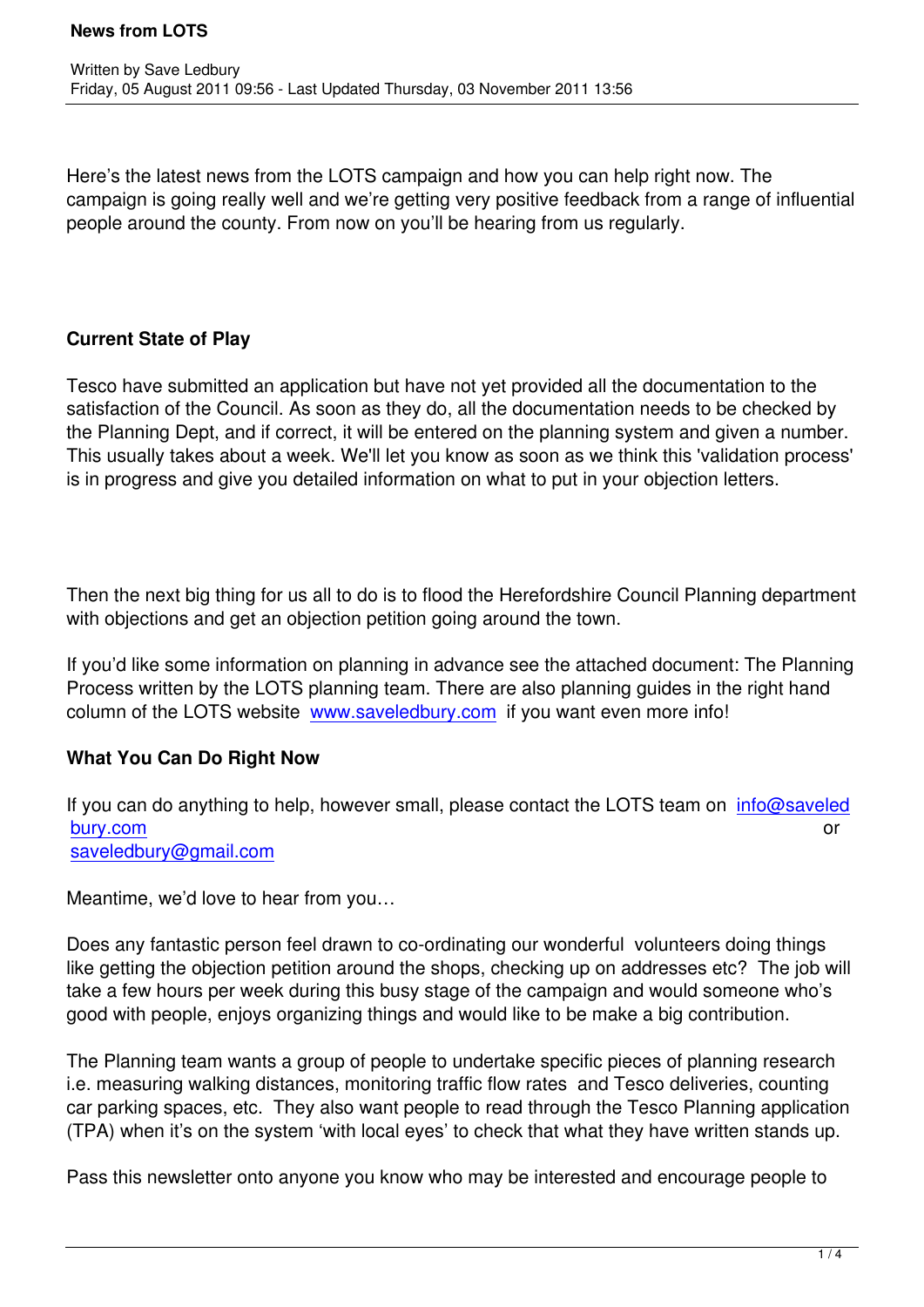join the campaign and send their details to info@saveledbury.com to get on our address list.

Some of the contact addresses left on the shop pledge lists by people who support our campaign are incomplete. We need peopl[e to fill in the blanks usin](mailto:info@saveledbury.com)g either the phone directory or by ringing the people for their address/e-mail. Even if you can only do 10 it all helps and if you want to do more - or would anyone like to take it on as a project?

We need someone to send out about 20 newsletters to supporters not on e-mail. Enveloping, stamping and posting.

Letters need to be written to the local press. Do you fancy being part of a rota to ensure that letters get written to the local media each week?

If you have any other ideas of things you'd like to do - please get in touch info@saveledbury.c om or call into the contract of the contract of the contract of the contract of call into

Annette's shop Past and Present in the High Street.

[Tha](mailto:info@saveledbury.com)nks to Fran Robinson and her team of volunteers have surveyed nearl[y all the Ledbury](mailto:info@saveledbury.com) shops for the independent Ledbury Retail Survey. The data will be presented to the Planners and will be a valuable factual support in assessing the impact of the TPA.

The CPRE Local Food Webs report will have a preview launch on 21st September, 7pm at the Burgage Hall with local food to taste and a presentation on the report. Well done Ledbury Food Group.

We hear from the head of the Ledbury Town Council Planning Committee that he's been 'inundated ' with letters about the Tesco proposal.

LOTS has called for Tesco to scrap its planning application until after the Localism Bill becomes law in December. Read the press coverage: http://www.herefordtimes.com/news/local/ledbury /9177475. Planners say Tesco plan for bigger Ledbury store is not valid / and

http://www.ledburyreporter.co.uk/news/9177[349.Call\\_for\\_Tesco\\_to\\_hold\\_plans/](http://www.herefordtimes.com/news/local/ledbury/9177475.Planners_say_Tesco_plan_for_bigger_Ledbury_store_is__not_valid_)

[Bill Wiggin has come out against the proposal and raised the subject of Ledbury'](http://www.ledburyreporter.co.uk/news/9177349.Call_for_Tesco_to_hold_plans/)s struggle against an out of town superstore in Parliament. Read his statement here: http://bwmp.wordpr ess.com/2011/07/22/bill-wiggin-mp-backs-vibrant-high-streets/

We have over 300 new supporters names from the pledge forms that have [been in local shops.](http://bwmp.wordpress.com/2011/07/22/bill-wiggin-mp-backs-vibrant-high-streets/) [Thanks to everyone who entered them on our database.](http://bwmp.wordpress.com/2011/07/22/bill-wiggin-mp-backs-vibrant-high-streets/)

## **How to Contact LOTS**

Annette Crowe's Shop Past and Present in the High Street will act as an information point for anyone wanting info on LOTS or anyone not on e-mail.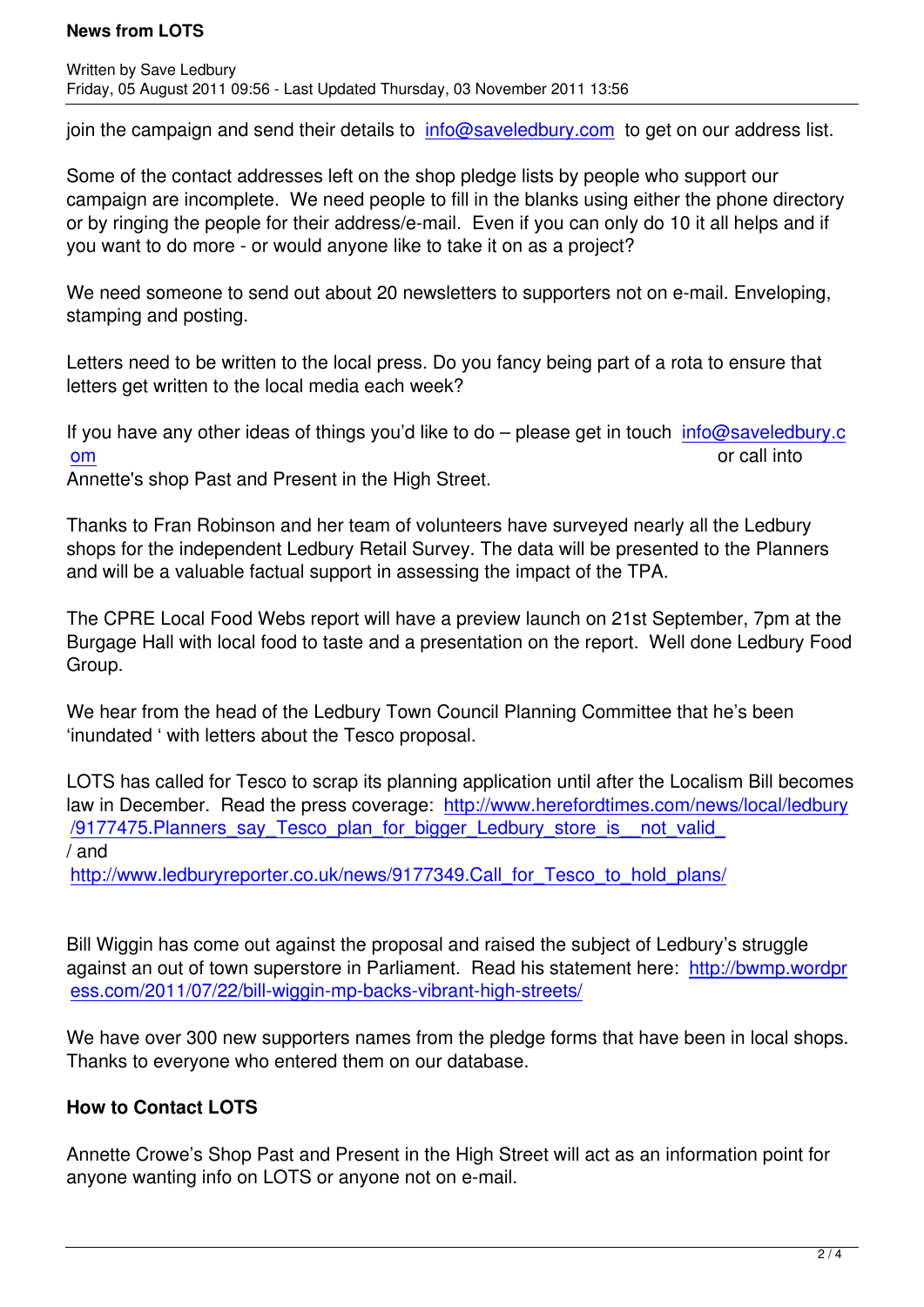By email, you can reply to this address or alternatively use the LOTS e-mail info@saveledbury. com to offer help

or contact any of the LOTS team.

[See](mailto:info@saveledbury.com) www.saveledbury.com for the latest information - there is news, inform[ation and](mailto:info@saveledbury.com) resources. You can also sign up to be notified of updates on the site as they are posted.

## **The [Planning Process - Wh](http://www.saveledbury.com)at Happens and What We Have To Do To Object**.

This is a quick 'heads up' for LOTS supporters so that you can get prepared for the forthcoming planning battle when Tesco's planning application is accepted by the Council. We will be expanding this advice as soon as the time comes, but, responding to requests from supporters have produced this summary of the main things involved. Any questions please get back to us.

1. Tesco have submitted an application but have not yet submitted all the documentation to the satisfaction of the Council. As soon as they do, all the documentation needs to be checked by the Planning Dept, and if correct, it will be entered on the planning system and given a number. This usually takes about a week. We'll let you know as soon as we think this 'validation process' is in progress.

2. Notices will be posted near the proposed site and comments/objections will be invited. The plans will be available for inspection at the Council Offices in the Market House or online (www.herefordshire.gov.uk)

3. From the date of lodging of the application, we have a formal 21 day public consultation period in which to send letters of objection.

4. Objection letters need to be personally written to carry maximum weight, although proforma letters are better than nothing.

5. In essence, the contents of the letter need to focus on the following aspects:

- The proposal is contrary to the policies set out in the Council's Unitary Development Plan and also Central Government Planning advice.

- There is no identified need for the planned store. It is vastly too large for a town of 10,000 population. Tesco could provide a better retail offer in Ledbury by improving the present store or developing another site within the town centre boundary.

- Ledbury is a thriving market town and tourist destination valued by many outside the region and recognised by the Civic Trust as a surviving jewel. The vitality and viability of Ledbury town centre would be threatened by a large supermarket on the far edge of town. This would lead to vacant premises and not only threaten trade but also lead to empty historic buildings.

- At present the existing store site means there can be linked trips to other town centre shops. The proposed out of town centre location would mean the loss of these linked trips

- Employment land will be lost - the proposed site is safeguarded for employment use, not retail use.